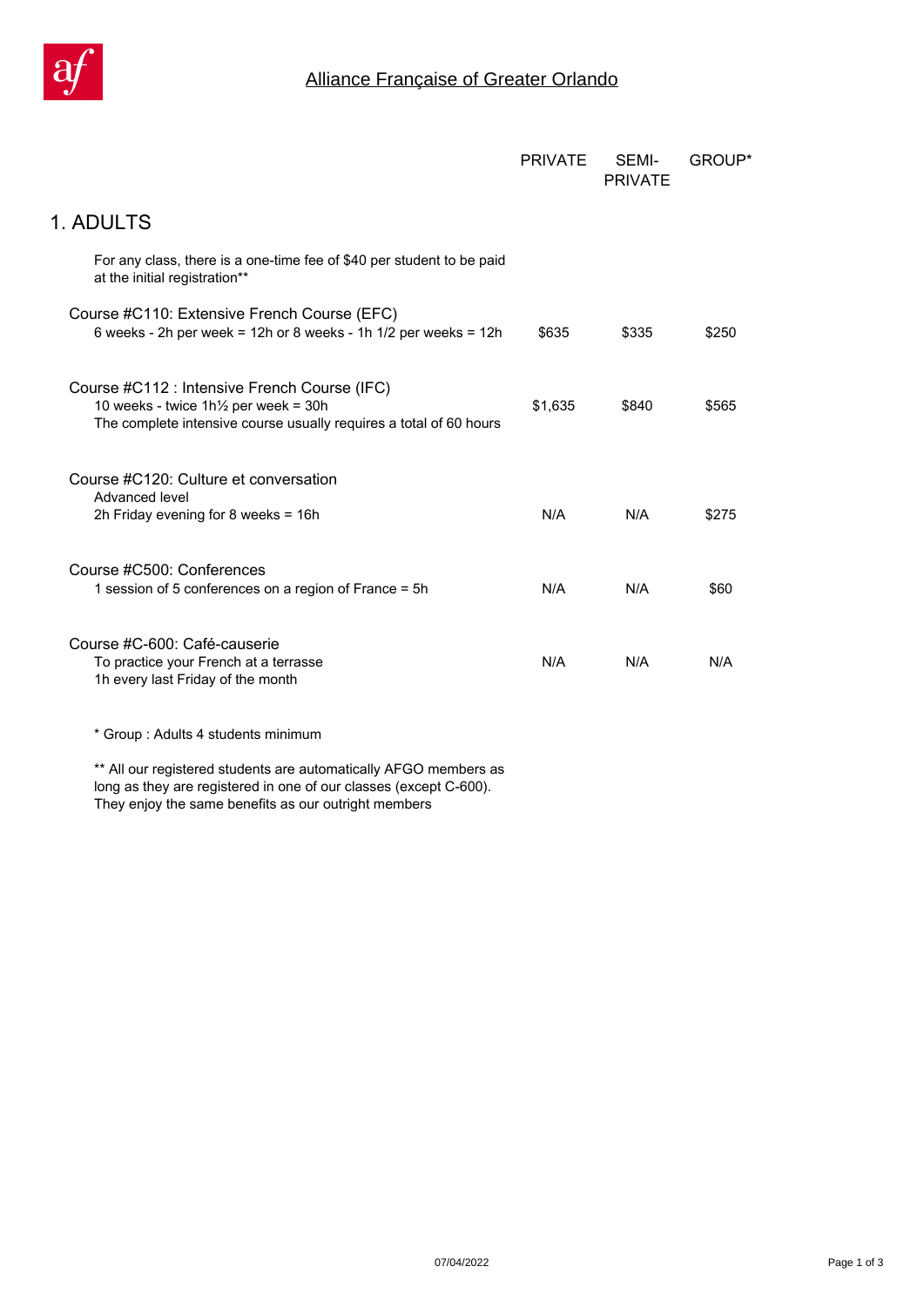

|                                                                                                             | <b>PRIVATE</b> | SEMI-<br><b>PRIVATE</b> | <b>GROUP</b> * |
|-------------------------------------------------------------------------------------------------------------|----------------|-------------------------|----------------|
| 2. CHILDREN                                                                                                 |                |                         |                |
| For any class, there is a one-time fee of \$40 per student to be paid<br>at the initial registration**      |                |                         |                |
| KINDERGARTEN - les Maternelles : 3 to 5 years old                                                           |                |                         |                |
| Course #C230 : 45 minutes Course<br>45 minutes for 8 weeks<br>Course #C231: 1 hour Course                   | \$250          | \$140                   | N/A            |
| 1 hour for 8 weeks                                                                                          | \$370          | \$195                   | \$150          |
| Course #C232: 1h30mns Course<br>1h30mns for 8 weeks                                                         | \$565          | \$285                   | \$195          |
| KIDS - Les Gamins : 6 to 11 years old                                                                       |                |                         |                |
| Course #C240: 45 minutes Course<br>45 minutes for 10 weeks                                                  | \$375          | \$195                   | N/A            |
| Course #C241: 1 hour Course<br>1 hour for 10 weeks                                                          | \$475          | \$245                   | \$195          |
| TEENS - Les Ados : 12 to 17 years old                                                                       |                |                         |                |
| Course #C220: 1 hour - General Tutoring<br>General Course - 1 hour for 10 weeks                             | \$465          | \$245                   | \$205          |
| Course #C221: Immersion General Course intermediate<br>10 weeks $x 1 h$                                     | \$475          | \$255                   | \$215          |
| Course #C222: Preparation to SAT, IB and AP Tutoring<br>10 weeks x 1h /week or 5 weeks x 2h/week = 10 hours | \$475          | \$255                   | N/A            |
| In June - July, we are offering summer camp weeks. Please ask us<br>for more information.                   |                |                         |                |
| * Group: Children 3 Students minimum                                                                        |                |                         |                |
| ** All our registered students are automatically AFGO members as                                            |                |                         |                |

*long as they are registered in one of our classes (except C-600). They enjoy the same benefits as our outright members*